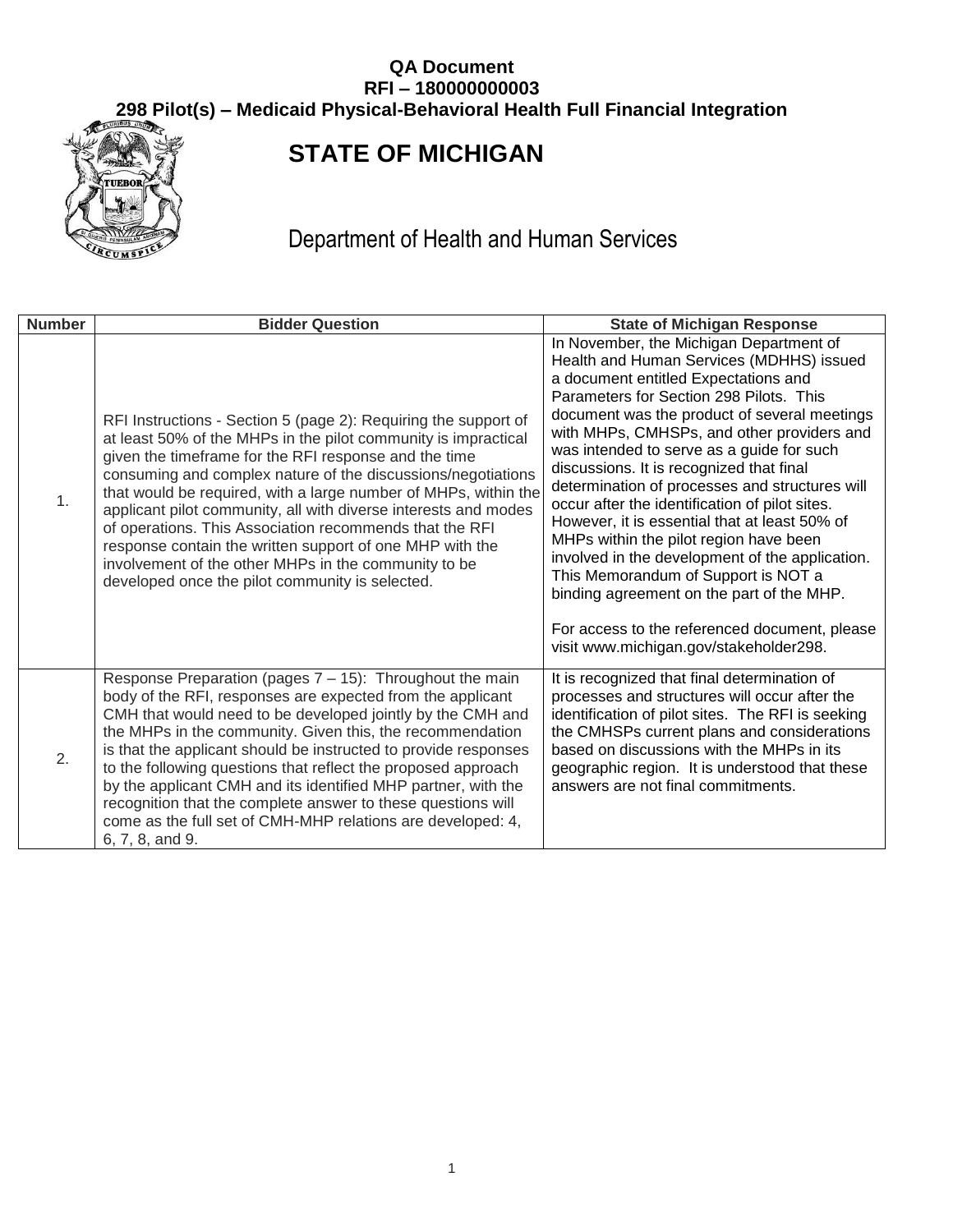| <b>Number</b> | <b>Bidder Question</b>                                                                                                                                                                                                                                                                                                                                                                                                                                                                                                                                                                                                                                                                                                                                                                                                                                                                                                              | <b>State of Michigan Response</b>                                                                                                                                                                                                                                                                                                |
|---------------|-------------------------------------------------------------------------------------------------------------------------------------------------------------------------------------------------------------------------------------------------------------------------------------------------------------------------------------------------------------------------------------------------------------------------------------------------------------------------------------------------------------------------------------------------------------------------------------------------------------------------------------------------------------------------------------------------------------------------------------------------------------------------------------------------------------------------------------------------------------------------------------------------------------------------------------|----------------------------------------------------------------------------------------------------------------------------------------------------------------------------------------------------------------------------------------------------------------------------------------------------------------------------------|
|               | Response Preparation - question 8 (page 10): The movement<br>of the management of the behavioral healthcare benefit for<br>persons not enrolled in a Medicaid Health Plan, from the<br>PIHP, where they have their care managed, to a Managed<br>Behavioral Health Organization (MBHO) or an Administrative<br>Service Organization (ASO) unnecessarily disrupts the care<br>for these persons, inflicts considerable and unnecessary fiscal<br>harm to the PIHP serving the pilot community, does nothing to<br>better integrate care, and adds another extraneous variable to<br>the pilot.<br>The recommendation is to revise this section of the RFI with<br>the following additions, which are underlined, and the<br>deletions, which are struck out:                                                                                                                                                                         | It is the intent of the MDHHS that the payment<br>for individuals within a pilot region, but not<br>enrolled in an MHP, will go to a contracted<br>ASO or MBHO. The contracted entity will act<br>on behalf of the state to ensure services are<br>delivered in an appropriate manner.                                           |
| 3.            | "Approximately forty-percent of the behavioral health<br>expenditures are directed to individuals who are not enrolled<br>in a Medicaid Health Plan. This specific population includes a<br>higher percentage of individuals with significant behavioral<br>health needs receiving multiple services. It is MDHHS' intent<br>to continue to contract with the Prepaid Inpatient Health Plan<br>(PIHP) that currently manages the behavioral health care<br>benefit for this population. a Managed Behavioral Health<br>Organization (MBHO), or an Administrative Service<br>Organization (ASO). The contracted entity will serve as an<br>extension of the state to provide payment, encounter<br>reporting, monitoring and oversight, and as necessary other<br>managed behavioral health care functions. Pilot(s) will receive<br>payment from and be required to report claims and encounter<br>data to the contracted MBHO/ASO. |                                                                                                                                                                                                                                                                                                                                  |
| 4.            | Response Preparation - question 10 (page 15): All of the<br>segments of this question, relative to the pilot project<br>evaluation, should be not be answered by the applicant CMH<br>nor its MHP partner. Rather, the RFI should indicate that these<br>evaluation-related questions will be developed jointly by<br>University of Michigan's Institute for Healthcare Policy and<br>Innovation, MDHHS, and the pilot community CMHs, MHPs,<br>PIHPs, and stakeholder groups.                                                                                                                                                                                                                                                                                                                                                                                                                                                      | Section 10: Pilot Project Evaluation of the RFI<br>is intended to solicit the applicant CMHSPs<br>input regarding the evaluation process,<br>necessary data collection and reporting, and<br>savings identification. This information will be<br>used when working with the selected sites to<br>develop the evaluation process. |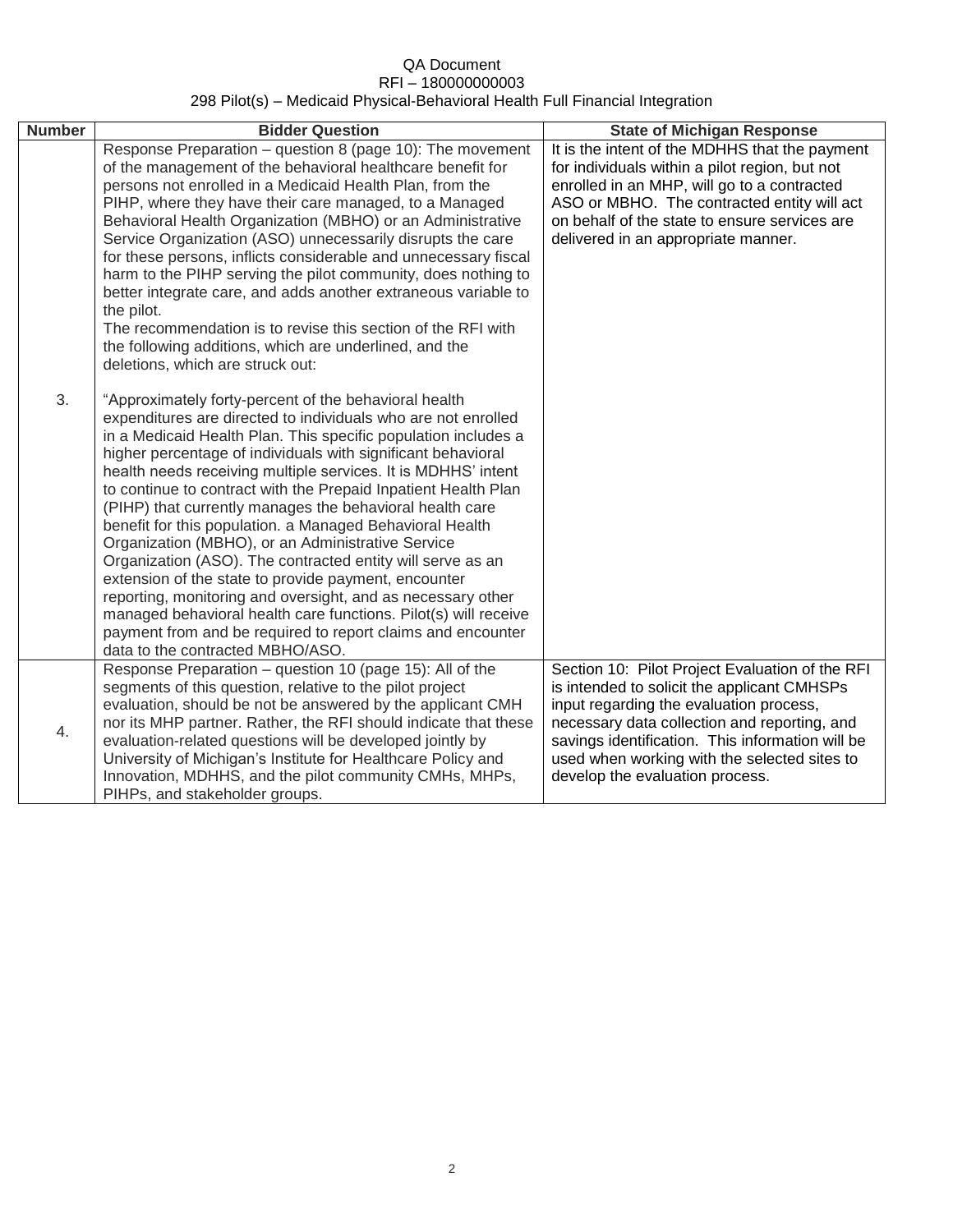| <b>Number</b> | <b>Bidder Question</b>                                                                                                                                                                                                                                                                                                                                                                                                                                                                                                                                                                                                                                                                                                                                                                                                                                                                                                                                                                                                                                                                                                                                                                                                                                                                                                                                                                                                                         | <b>State of Michigan Response</b>                                                                                                                                                                                                                                                                                                                                                                                                                                                                                                                                                                                                                                                                                                                                                                                                                                                                                                                                                                                                                                             |
|---------------|------------------------------------------------------------------------------------------------------------------------------------------------------------------------------------------------------------------------------------------------------------------------------------------------------------------------------------------------------------------------------------------------------------------------------------------------------------------------------------------------------------------------------------------------------------------------------------------------------------------------------------------------------------------------------------------------------------------------------------------------------------------------------------------------------------------------------------------------------------------------------------------------------------------------------------------------------------------------------------------------------------------------------------------------------------------------------------------------------------------------------------------------------------------------------------------------------------------------------------------------------------------------------------------------------------------------------------------------------------------------------------------------------------------------------------------------|-------------------------------------------------------------------------------------------------------------------------------------------------------------------------------------------------------------------------------------------------------------------------------------------------------------------------------------------------------------------------------------------------------------------------------------------------------------------------------------------------------------------------------------------------------------------------------------------------------------------------------------------------------------------------------------------------------------------------------------------------------------------------------------------------------------------------------------------------------------------------------------------------------------------------------------------------------------------------------------------------------------------------------------------------------------------------------|
| 5.            | P. 10, Item 8, enrolling non-MHP MA beneficiaries in an ASO<br>or MBHO: This goes beyond the requirements in the<br>Legislature's 298 language and has the potential to disrupt<br>continuity of care. At minimum, these beneficiaries should be<br>given a choice of whether they want to continue with CMH<br>management or move to the ASO/MBHO. The second<br>paragraph on p. 5 says the document is "informed by values"<br>defined by the 298 Facilitation Workgroup and input solicited<br>from current system respondents." That statement is incorrect<br>if the non-MHP MA beneficiaries aren't at least given their<br>choice of service manager. (It is further hoped and suggested<br>that MHP enrollees in the pilot areas be given a choice of<br>behavioral manager. It would be unfortunate if they are forced<br>into something they don't want.) During last fall's statewide<br>affinity groups, most consumers and family members said they<br>would prefer to stick with the manager they know, and if there<br>are other possibilities, they want to make the choice among<br>the various options. It should further be noted that monitoring<br>& enforcement of service to non-MHP beneficiaries in a small<br>number of pilots/demonstrations is a perfectly reasonable and<br>expected role for MDHHS. Money that would otherwise go to<br>the ASO/MBHO could support additional department staff for<br>such work. | Under the current specialty behavioral health<br>waiver, Medicaid recipients do not have a<br>choice in the CMHSP or the PIHP in which<br>they are enrolled: Medicaid recipients are<br>currently afforded choice at the provider level.<br>MDHHS is early in its decision on managing<br>the specialty behavioral health benefit for<br>persons not enrolled in a health plan, but the<br>department is expecting the level of choice to<br>remain consistent with current practice. The<br>local CMHSP is expected to retain a similar<br>role under any newly defined approach to<br>managing this eligible population.                                                                                                                                                                                                                                                                                                                                                                                                                                                    |
| 6.            | Coordinating dispute resolution mechanisms between MHPs<br>and CMHSPs: These two entities do not have the entirely<br>same set of mechanisms for consumer & family complaints.<br>The last thing needed is for consumers and families to be<br>confused about more dispute resolution bureaucracy. The RFI<br>should ask applicants how MHPs and CMHSPs will coordinate<br>their various mechanisms to best match up with particular<br>complaints received.                                                                                                                                                                                                                                                                                                                                                                                                                                                                                                                                                                                                                                                                                                                                                                                                                                                                                                                                                                                   | Pilot participants, which includes both the<br>CMHSPs and the MHPs, are required to<br>comply with applicable statutes and regulations<br>relating to dispute resolution mechanisms.<br>These requirements include the Recipient<br>Rights provisions of the Mental Health Code<br>and subsequent administrative rules.<br>CMHSPs are required to operate rights<br>systems to protect the rights of all service<br>recipients. Medicaid Health Plans and Prepaid<br>Inpatient Health Plans are required to comply<br>with the grievance and appeal provisions of the<br>federal managed care rules. While these are<br>two distinct sets of requirements, they are<br>applied in the same way to the pilot sites and<br>non-pilot sites. Additionally, through customer<br>service requirements that apply to the MHPs<br>and CMHSPs, individuals are informed of their<br>rights and how to access assistance. It is the<br>expectation that the CMHSPs and MHPs in the<br>pilot sites will collaborate to provide uniform<br>information on dispute resolution mechanisms. |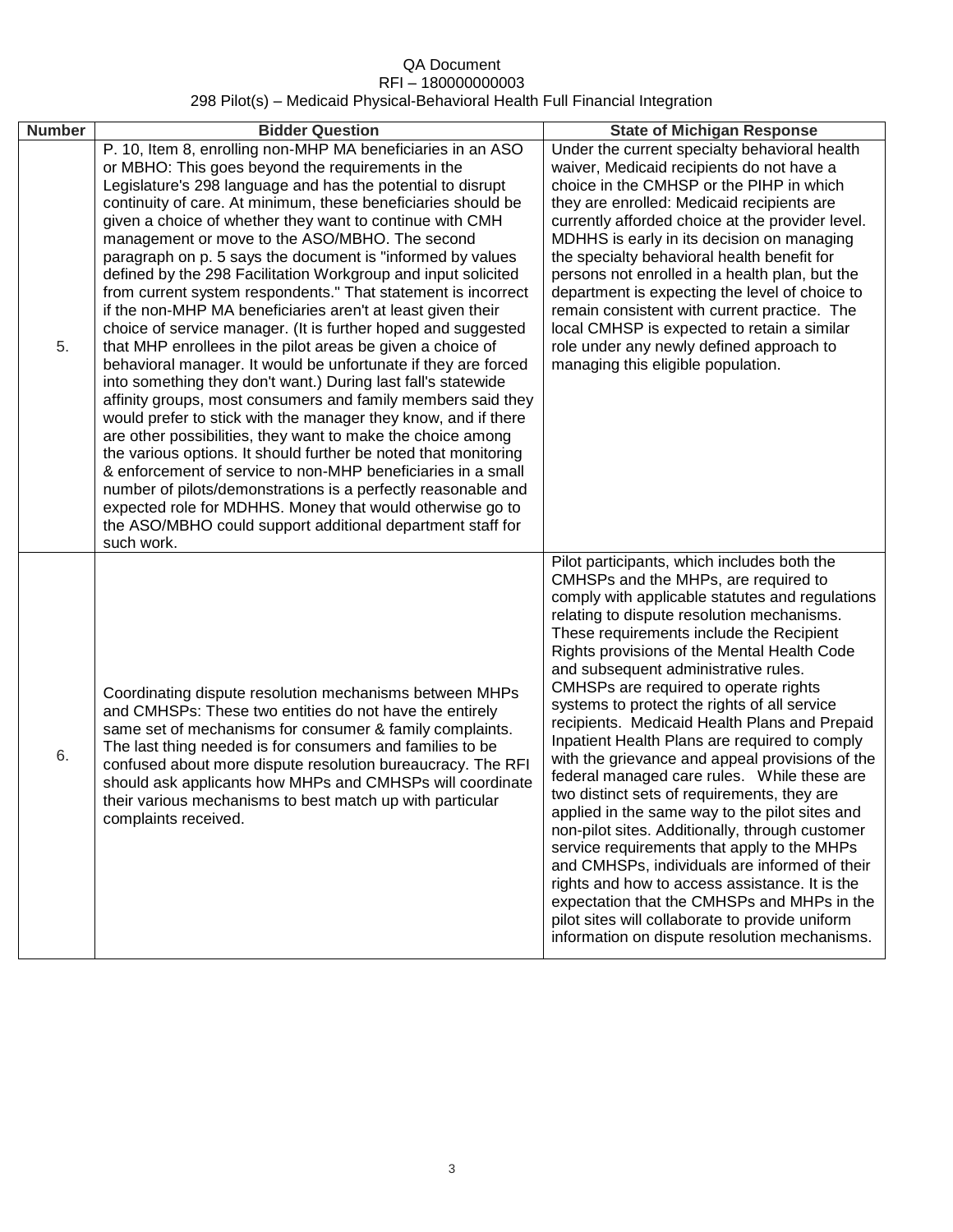| <b>Number</b> | <b>Bidder Question</b>                                                                                                                                                                                                                                                                                                                                                                                                                                                                                | <b>State of Michigan Response</b>                                                                                                                                                                                                                                                                                                                                                                                                                                                                                                                                                                                                            |
|---------------|-------------------------------------------------------------------------------------------------------------------------------------------------------------------------------------------------------------------------------------------------------------------------------------------------------------------------------------------------------------------------------------------------------------------------------------------------------------------------------------------------------|----------------------------------------------------------------------------------------------------------------------------------------------------------------------------------------------------------------------------------------------------------------------------------------------------------------------------------------------------------------------------------------------------------------------------------------------------------------------------------------------------------------------------------------------------------------------------------------------------------------------------------------------|
| 7.            | P. 13, SUD: It makes no sense to give MA SUD money to the<br>MHPs and then have them turn it over to the CMHSPs. As<br>with non-MA SUD funds, the MA SUD appropriations should<br>go straight to the CMHSPs. Why is a middleman needed, and<br>what guidelines will the middlemen operate under? Can they<br>take some money off the top? Will they decide what amount to<br>give the CMHSPs, or will that be fixed by the State?                                                                     | The Mental Health Code requires that publicly<br>funded SUD services be managed by a<br>department designated community mental<br>health entity. In the pilot sites, the CMHSP will<br>serve this function. Medicaid funding in a<br>managed care structure must be paid through<br>a managed care entity as defined in the federal<br>managed care regulations. The Section 298<br>boilerplate language requires that MDHHS<br>shall execute a single contract with the MHPs<br>to manage all Medicaid funding for physical<br>health and behavioral health services. For<br>these reasons, the Medicaid SUD funding will<br>go to the MHP. |
| 8.            | "Cost savings": This phrase comes up at least a couple of<br>times, with applicants asked to operationalize how they'll<br>calculate and deal with reinvestment of savings. Applicants<br>should be informed that this area will be defined and<br>operationalized by the State, and that administrative expenses<br>deemed excessive by DHHS or the U-M evaluators will be<br>moved into the "savings" column for service reinvestment.                                                              | MDHHS and the project evaluator will develop<br>the method for identifying savings and<br>establish parameters for the use of any<br>identified savings. This process will be<br>informed by information provided in the RFI<br>responses. The pilot participants will have an<br>opportunity to further define how the savings<br>will be used within the established parameters.                                                                                                                                                                                                                                                           |
| 9.            | Attachment B (p. 17), last paragraph: This reads as if the mild-<br>to-moderate MH benefit through MHPs will continue<br>indefinitely. Given the questionable performance of MHPs in<br>this area (and the interest of many 298 Workgroup members<br>in having the benefit reside elsewhere), I respectfully suggest<br>that this paragraph recognize what the current situation is,<br>while also committing the department to an<br>examination/analysis of how to best structure it in the future. | Attachment B - Description of the Current<br>Financing System for Behavioral Health<br>Services provides a description of the current<br>system and is not intended to describe any<br>future state. Pilot participants may determine<br>how services to persons with mild or moderate<br>mental health needs are delivered.                                                                                                                                                                                                                                                                                                                 |
| 10.           | The pilot RFI should refer more directly to core 298 values.<br>For example: Utilization management must be driven by a<br>person's self-determined needs, which differ from the needs of<br>others and change over time, rather than a set menu of<br>services driven by a "hoarding" mentality and traditional<br>measures of medical necessity.                                                                                                                                                    | Paragraph (3) (C) of Section 298 of Public Act<br>107 of 2017 reads: in part: "That the project is<br>consistent with the stated core values as<br>identified in the final report of [the Section 298<br>workgroup]." It is expected that the applicants<br>will propose pilots which are consistent with<br>those values.                                                                                                                                                                                                                                                                                                                   |
| 11.           | The pilot RFI should refer more directly to core 298 values.<br>For example: Integration of care must include integration of<br>classic medical services and non-traditional Medicaid supports<br>such as supported employment, self-advocacy, and<br>transitional housing assistance.                                                                                                                                                                                                                | Merged with question 10, above.                                                                                                                                                                                                                                                                                                                                                                                                                                                                                                                                                                                                              |
| 12.           | The pilot RFI should refer more directly to core 298 values.<br>For example: Reinvestment of savings and elimination of<br>administrative layers must be adjudged consistently using<br>criteria developed by MDHHS.                                                                                                                                                                                                                                                                                  | Merged with question 10, above                                                                                                                                                                                                                                                                                                                                                                                                                                                                                                                                                                                                               |
| 13.           | The pilot RFI should refer more directly to core 298 values.<br>For example: Case management, dispute resolution and<br>accountability must be conflict-free and independent,<br>operating at the state level but independent of the state itself.                                                                                                                                                                                                                                                    | Merged with question 10, above                                                                                                                                                                                                                                                                                                                                                                                                                                                                                                                                                                                                               |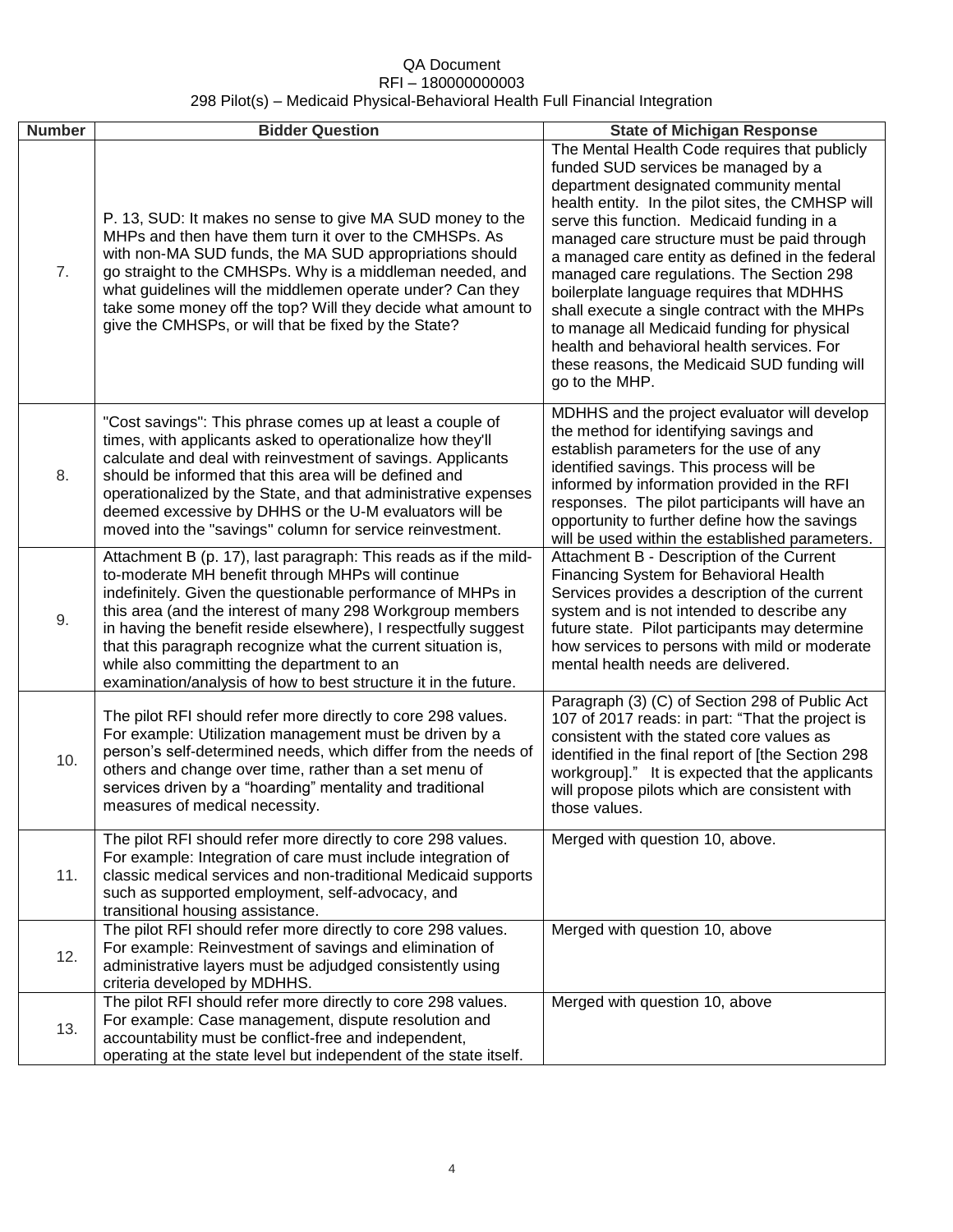| <b>Number</b> | <b>Bidder Question</b>                                                                                                                                                                                                                                                                                                                                                                                                                                                                                                                                                                                  | <b>State of Michigan Response</b>                                                                                                                                                                                                                                                                                                                                                                                             |
|---------------|---------------------------------------------------------------------------------------------------------------------------------------------------------------------------------------------------------------------------------------------------------------------------------------------------------------------------------------------------------------------------------------------------------------------------------------------------------------------------------------------------------------------------------------------------------------------------------------------------------|-------------------------------------------------------------------------------------------------------------------------------------------------------------------------------------------------------------------------------------------------------------------------------------------------------------------------------------------------------------------------------------------------------------------------------|
| 14.           | The pilot RFI should refer more directly to core 298 values.<br>For example: Evaluation must look at much broader quality of<br>life outcomes such as integrated employment, community<br>inclusion, and other measures, and must reference federal<br>requirements such as home- and community-based services<br>standards.                                                                                                                                                                                                                                                                            | Merged with question 10, above                                                                                                                                                                                                                                                                                                                                                                                                |
| 15.           | The abbreviated duration of the pilot period is a barrier to<br>Medicaid Health Plans implementing the required process and<br>systems changes to support BH services in compliance with<br>current legal, contractual and policy requirements, compelling<br>the CMHSPs to continue providing many functions in a<br>delegated arrangement. This was not specifically addressed in<br>MDHHS' Barriers document. Can MDHHS provide any<br>additional guidance to potential pilot regions regarding how to<br>reconcile these conflicts?                                                                 | The Section 298 boilerplate stipulated that the<br>pilots shall be designed to last at least 2 years.<br>MDHHS recognizes that a longer duration for<br>the pilots is preferred in order to fully<br>operationalize and effectively evaluate the<br>pilots. MDHHS is planning to provide technical<br>assistance and support through the duration of<br>the pilots to help address challenges and<br>barriers that may arise. |
| 16.           | The existing Medicaid Health Plan (MHP) accreditation<br>requirements (NCQA) are based on national standards, some<br>of which conflict with required policy initiatives that the<br>Community Mental Health Service Programs (CMHSP) are<br>responsible to carry out to maintain administrative efficiency<br>(e.g. Reciprocity Policy). This will challenge the attainment of<br>administrative efficiencies which are one of MDHHS' stated<br>reasons for integrated funding. Can MDHHS provide any<br>additional guidance to potential pilot regions regarding how to<br>reconcile these conflicts? | Reciprocity does not, necessarily conflict with<br>NCQA. More specific concerns will be<br>addressed with selected sites.                                                                                                                                                                                                                                                                                                     |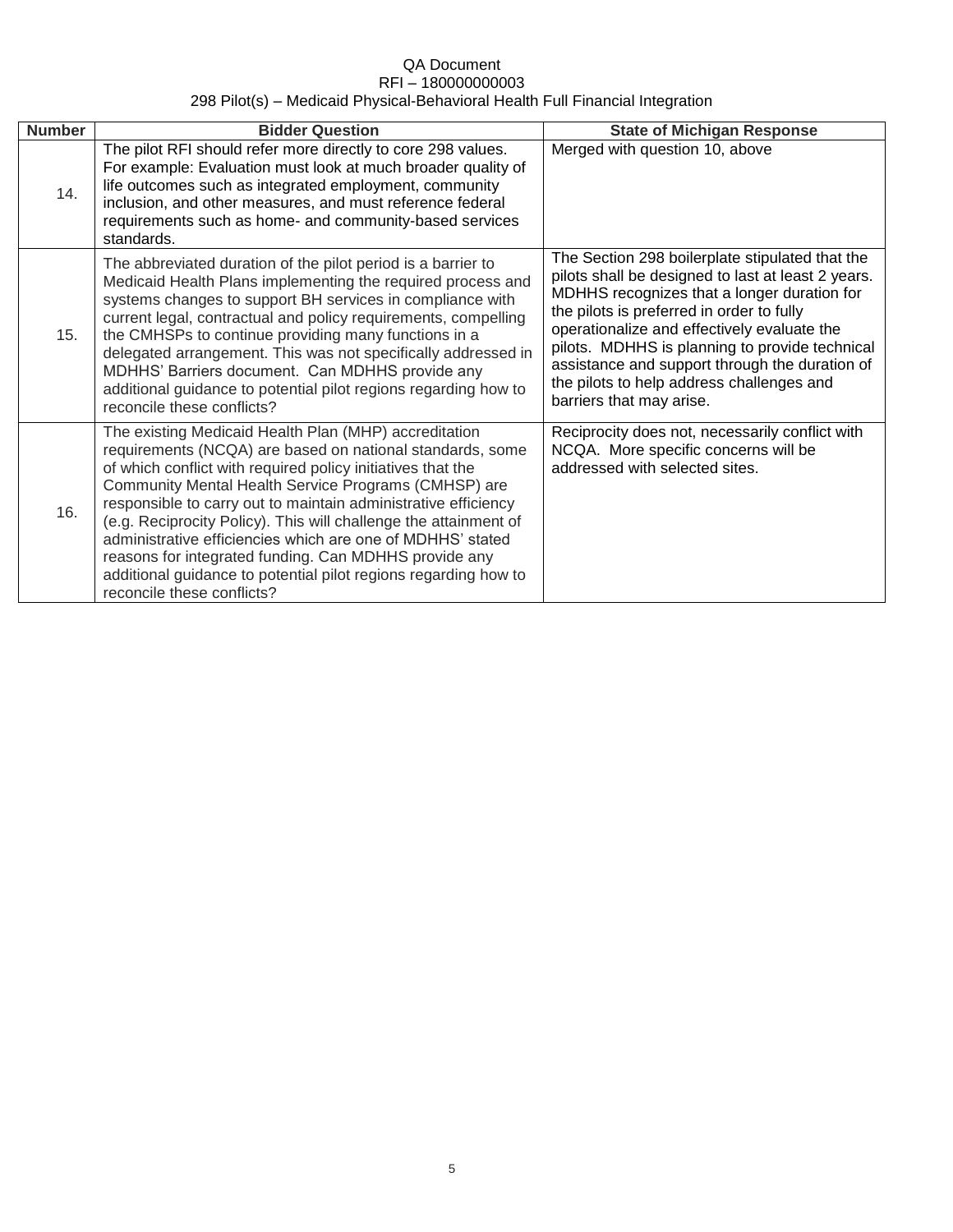| <b>Number</b> | <b>Bidder Question</b>                                                                                                                                                                                                                                                                                                                                                                                                                                                                                                                                                                                                                                                                                                                                                                                                                                                                                                                                                                        | <b>State of Michigan Response</b>                                                                                                                                                                                                                                                                                                                                                                                                                                       |
|---------------|-----------------------------------------------------------------------------------------------------------------------------------------------------------------------------------------------------------------------------------------------------------------------------------------------------------------------------------------------------------------------------------------------------------------------------------------------------------------------------------------------------------------------------------------------------------------------------------------------------------------------------------------------------------------------------------------------------------------------------------------------------------------------------------------------------------------------------------------------------------------------------------------------------------------------------------------------------------------------------------------------|-------------------------------------------------------------------------------------------------------------------------------------------------------------------------------------------------------------------------------------------------------------------------------------------------------------------------------------------------------------------------------------------------------------------------------------------------------------------------|
|               | Several managed care functions are currently carried out by<br>CMHSPs under complex and specific requirements inured in<br>the Michigan Mental Health Code and/or delegations from<br>Prepaid Inpatient Health Plans as compelled by the Medicaid<br>Specialty Supports and Services Contract. MHPs have<br>indicated to RFI applicants that their accreditation<br>requirements do not support delegations to non-accredited<br>entities and/or would require extensive costs to centralize or<br>provide review, oversight and monitoring of CMHSP<br>processes to allow for them to be carried out locally. These<br>include:                                                                                                                                                                                                                                                                                                                                                              | Delegation of managed care functions are<br>addressed in the federal managed care rules.<br>NCQA accreditation, consistent with federal<br>regulations, requires that there be a written<br>delegation agreement. It is not required that<br>the entity to which a function is delegated also<br>be accredited. NCQA requirements for<br>delegation are included in each appropriate<br>chapter. Federal regulations, specifically 42<br>CFR Part 438.230, still apply. |
| 17.           | <b>Provider Network</b><br>а.<br>Credentialing<br>b.<br><b>Access &amp; Eligibility</b><br>c.<br>d. Utilization Management and Review<br>MHPs noted that they have only delegated UM to<br>$\bullet$<br>large, NCQA-accredited organizations such as<br>hospital systems, and would not consider doing this<br>with a provider that did not have a large MHP<br>beneficiary base<br>Managing both the philosophy and policy of person<br>centered planning required in Michigan and the<br>standardization required under health plan systems<br>create inherent complications for implementation of<br>a cohesive utilization management process for the<br>pilot.<br><b>Customer Service</b><br>е.<br>f.<br>Quality<br>IT Systems to include complex claims rules and unique<br>g.<br>reporting that do not exist in MHP systems (e.g.<br>MMBPIS, MUNC, SECR, BH TEDS, individual service<br>rates, bundled services, etc.)<br>Can MDHHS provide any additional guidance to potential pilot |                                                                                                                                                                                                                                                                                                                                                                                                                                                                         |
|               | regions regarding how to reconcile these conflicts?<br>ISSUE: As competitive entities, MHPs are prohibited by Anti-                                                                                                                                                                                                                                                                                                                                                                                                                                                                                                                                                                                                                                                                                                                                                                                                                                                                           | Anti-Trust regulations may prohibit multiple<br>MHPs from negotiating a single rate with a                                                                                                                                                                                                                                                                                                                                                                              |
| 18.           | Trust regulations from collaborating on rate-setting<br>opportunities. This would impede cost efficiencies that<br>PIHPs/CMHSPs have in negotiation rates with large providers<br>for behavioral health services (e.g. Inpatient, etc.). Would the<br>MHPs be allowed to maintain these current efficiencies in a<br>pilot model while being compliant with these regulations?<br>Would the State consider establishing a rate schedule for<br>some behavioral health services for the pilot?                                                                                                                                                                                                                                                                                                                                                                                                                                                                                                 | hospital. These regulations would not prohibit<br>a CMHSP from negotiating a rate. Currently,<br>negotiation of rates between PIHPs or<br>CMHSPs and providers, vary across the state.<br>If the MHP delegates this network<br>management function to the CMHSP, there is<br>no change. The state does not intend to<br>develop a rate schedule.                                                                                                                        |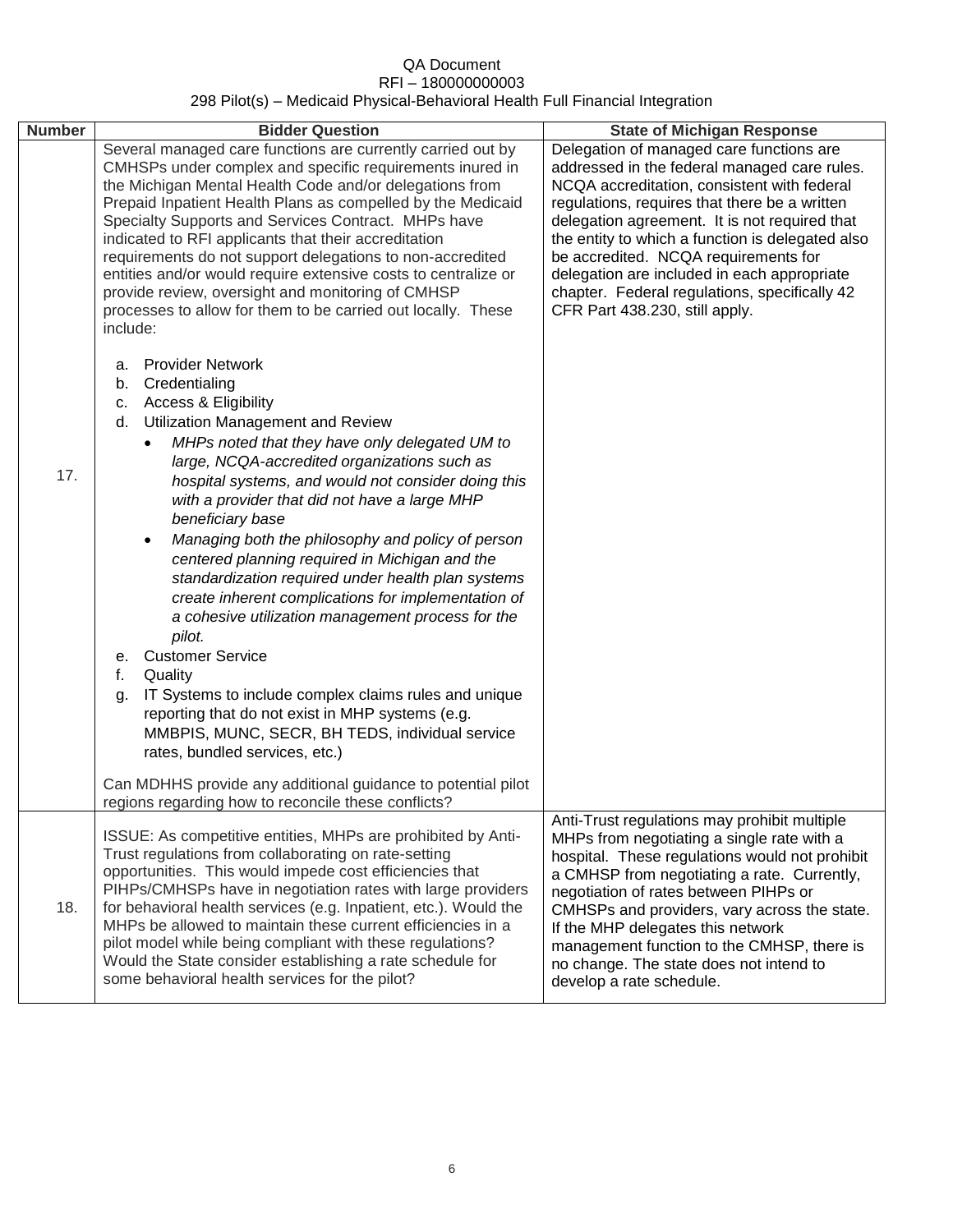| <b>Number</b> | <b>Bidder Question</b>                                                                                                                                                                                                                                                                                                                                                                                                                                                                                                                                                                      | <b>State of Michigan Response</b>                                                                                                                                                                                                                                                                                                                                                                                                                                                                                                                                            |
|---------------|---------------------------------------------------------------------------------------------------------------------------------------------------------------------------------------------------------------------------------------------------------------------------------------------------------------------------------------------------------------------------------------------------------------------------------------------------------------------------------------------------------------------------------------------------------------------------------------------|------------------------------------------------------------------------------------------------------------------------------------------------------------------------------------------------------------------------------------------------------------------------------------------------------------------------------------------------------------------------------------------------------------------------------------------------------------------------------------------------------------------------------------------------------------------------------|
| 19.           | CMHSP RFI applicants have been working with their PIHPS<br>and others across the state to develop common oversight and<br>monitoring functions for inpatient services/contracts and have<br>agreed to "reciprocity" agreement strategies to recognize the<br>results from these oversight activities vs needed to have all<br>CMHSPs conduct their own reviews. MHPS have indicated<br>that they do not delegate this oversight responsibility nor do<br>they recognize such oversight by other organizations not<br>NCQA accredited. What guidance will the State offer in this<br>regard? | Federal regulations allow for the delegation of<br>managed care functions. The NCQA does not<br>specifically require that the entity to which a<br>function is delegated be accredited. The<br>regulations do require that functions be<br>completed in a manner consistent with the<br>accreditation standards. Specific requirements<br>are included in the NCQA Standards.                                                                                                                                                                                                |
| 20.           | What type of technical assistance will be provided by MDHHS<br>to clarify and define what is meant by "Savings" that would be<br>returned to the CMHSPs? By what time will MDHHS provide<br>such technical assistance to inform potential pilot partners of<br>the risk that would be assumed? Should 298 pilot expenses<br>include calculations of MHP and CMHSP opportunity or setup<br>costs?                                                                                                                                                                                            | Technical assistance regarding the definition<br>and use of savings will be provided (1) when<br>MDHHS has determined the parameters and<br>(2) after pilot participants have been identified.<br>It is not assumed that any CMHSP will bear<br>risk, and any proposed risk sharing will require<br>review and approval by MDHHS. This issue<br>will be addressed during contract finalization.<br>No additional funds have been appropriated for<br>"startup" costs. It is anticipated that<br>administrative expenses are covered through<br>Medicaid capitation payments. |
| 21.           | For CMHSP development costs to implement a CCBHC Plus<br>clinical model, MHPs would be willing to consider an initial<br>investment based on potential savings gained as part of a<br>shared-risk arrangement with the CMHSP. Would this be<br>allowed?                                                                                                                                                                                                                                                                                                                                     | Pilot participants will define the appropriate<br>clinical model. Identified savings are to be re-<br>invested in services. Question 8, above,<br>addresses the Department's plans for defining<br>savings.                                                                                                                                                                                                                                                                                                                                                                  |
| 22.           | What will the PMPM be for the shared MHP/CMHSP<br>population? If combined, how will 298 Pilot Model Participants<br>know the amount of the PMPM that comprises the BH benefit?<br>If unknown, when will this be determined?                                                                                                                                                                                                                                                                                                                                                                 | MDHHS will work with its contractor for<br>actuarial services to develop actuarially sound<br>rates for the pilot sites. It is expected that the<br>behavioral health payment will be a defined<br>payment separate from the current physical<br>health payment and therefore easily identified<br>as such. It is not known when rates will be<br>finalized.                                                                                                                                                                                                                 |
| 23.           | For the non-enrolled Medicaid population, would the<br>ASO/MBHO be responsible for all costs of the served<br>beneficiary (e.g. physical healthcare, care coordination,<br>behavioral health, etc.)?                                                                                                                                                                                                                                                                                                                                                                                        | MDHHS is in early stages of assessing and<br>defining how the non-enrolled Medicaid<br>population will be managed for the pilot<br>geographic regions. Any MBHO/ASO RFP is<br>expected to define benefit management for<br>specialty behavioral health services. The<br>financing and payment methods will be<br>established through a separate RFP and<br>contract negotiation process, in accordance<br>with applicable regulatory requirements and<br>managed care rules.                                                                                                 |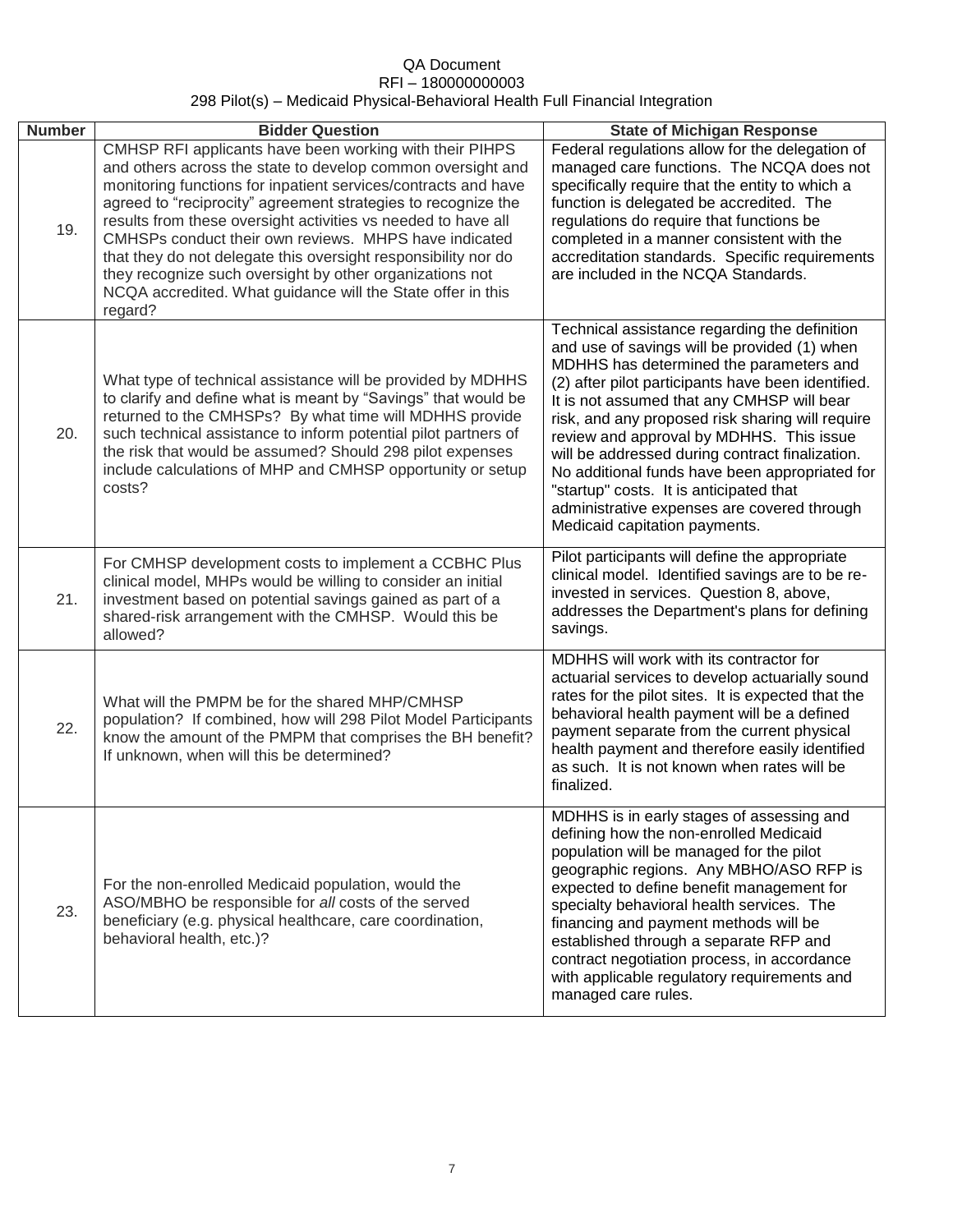| <b>Number</b> | <b>Bidder Question</b>                                                                                                                                                                                                                                                                                                                                                                                                                                                                                                                                                                                                                                                                                                                                                     | <b>State of Michigan Response</b>                                                                                                                                                                                                                                                                                                                                                                                                                                                                                                                                                                                                                                                                                                                       |
|---------------|----------------------------------------------------------------------------------------------------------------------------------------------------------------------------------------------------------------------------------------------------------------------------------------------------------------------------------------------------------------------------------------------------------------------------------------------------------------------------------------------------------------------------------------------------------------------------------------------------------------------------------------------------------------------------------------------------------------------------------------------------------------------------|---------------------------------------------------------------------------------------------------------------------------------------------------------------------------------------------------------------------------------------------------------------------------------------------------------------------------------------------------------------------------------------------------------------------------------------------------------------------------------------------------------------------------------------------------------------------------------------------------------------------------------------------------------------------------------------------------------------------------------------------------------|
|               | MDHHS estimates of 20% population/44% cost for non-<br>enrolled Medicaid recipients seems to be low based on current<br>CareConnect 360 data sources. CMHSP's estimates are<br>between 40-60% of their served populations are not covered<br>by an MHP. This would significantly impact the opportunity for<br>an MHP to improve care and financial integration for a larger<br>percentage of the population. The RFI indicates this<br>population will be managed by an ASO/MBHO. Would the<br>State consider:                                                                                                                                                                                                                                                            | It is beyond the scope of the pilots, as<br>specified in legislation, to change the managed<br>care enrollment populations. It is not intended<br>that these individuals will be auto-enrolled in<br>an existing Medicaid Health Plan.                                                                                                                                                                                                                                                                                                                                                                                                                                                                                                                  |
| 24.           | Allowing for an auto-enrollment for current non-enrolled<br>a.<br>Medicaid beneficiaries to the existing MHPS in the pilot<br>region with an ability to opt out or change MHPs,<br>pending analysis of Medicaid eligible individuals not<br>enrolled in Managed Care.<br>For those beneficiaries that would be auto-enrolled,<br>b.<br>would a rate adjustment based on an actuarial analysis<br>be conducted on the costs of the non-enrolled<br>population to consider alternative PMPM rates for these<br>high-need/-cost individuals?                                                                                                                                                                                                                                  |                                                                                                                                                                                                                                                                                                                                                                                                                                                                                                                                                                                                                                                                                                                                                         |
| 25.           | Does MDHHS expect the MHPs to concur on a single<br>Performance Improvement Project?                                                                                                                                                                                                                                                                                                                                                                                                                                                                                                                                                                                                                                                                                       | Current MHP contracts include the PIP<br>requirements for the current year. Any future<br>PIP requirements involving the pilot sites will<br>be determined at a future date with input from<br>all pilot participants.                                                                                                                                                                                                                                                                                                                                                                                                                                                                                                                                  |
| 26.           | When and how will the State provide for or provide resources<br>to fund technical assistance for:<br>Defining how savings will be consistently defined,<br>a.<br>calculated, and proscribe how it will be returned to the<br>public behavioral healthcare system (CMHSPs)<br>b. Define any rules or guidance on CMHSP risk or<br>incentives<br>Defining actuarially-sound rates<br>C.<br>Supporting changes in process and IT systems to meet<br>d.<br>the intentions of the 298 Pilot in achieving integration of<br>fiduciary and care responsibilities for CMHSPs, ASO<br>and MHPs<br>Rate-setting for care coordination and care management<br>е.<br>functions that are new to CMHSPs, including<br>identification of corresponding billing/reporting (HCPCS)<br>codes | MDHHS has requested pilot applicants to<br>identify training and technical assistance<br>needs. MDHHS expects to provide training<br>and technical assistance post pilot site<br>selection, during start-up, and throughout the<br>duration of the pilots (including IT system<br>changes and implementation of any new billing<br>codes); MDHHS has requested pilot applicants<br>to propose a method to calculate and reinvest<br>savings. MDHHS will work with selected pilot<br>sites to assure adoption of a uniform<br>methodology. Guidance for CMHSP risk and<br>incentives should be defined in MHP-CMHSP<br>contracts. Actuarially sound rates, based on<br>appropriate methodologies, will be determined<br>once pilot sites are identified. |
| 27.           | How will the State ensure financial solvency issues are<br>resolved prior to MHPs entering into pilots with willing<br>CMHSPs?                                                                                                                                                                                                                                                                                                                                                                                                                                                                                                                                                                                                                                             | Any financial settlements between CMHSPs<br>and current PIHPs should be resolved based<br>upon current MDHHS-PIHP and PIHP-CMHSP<br>contracts.                                                                                                                                                                                                                                                                                                                                                                                                                                                                                                                                                                                                          |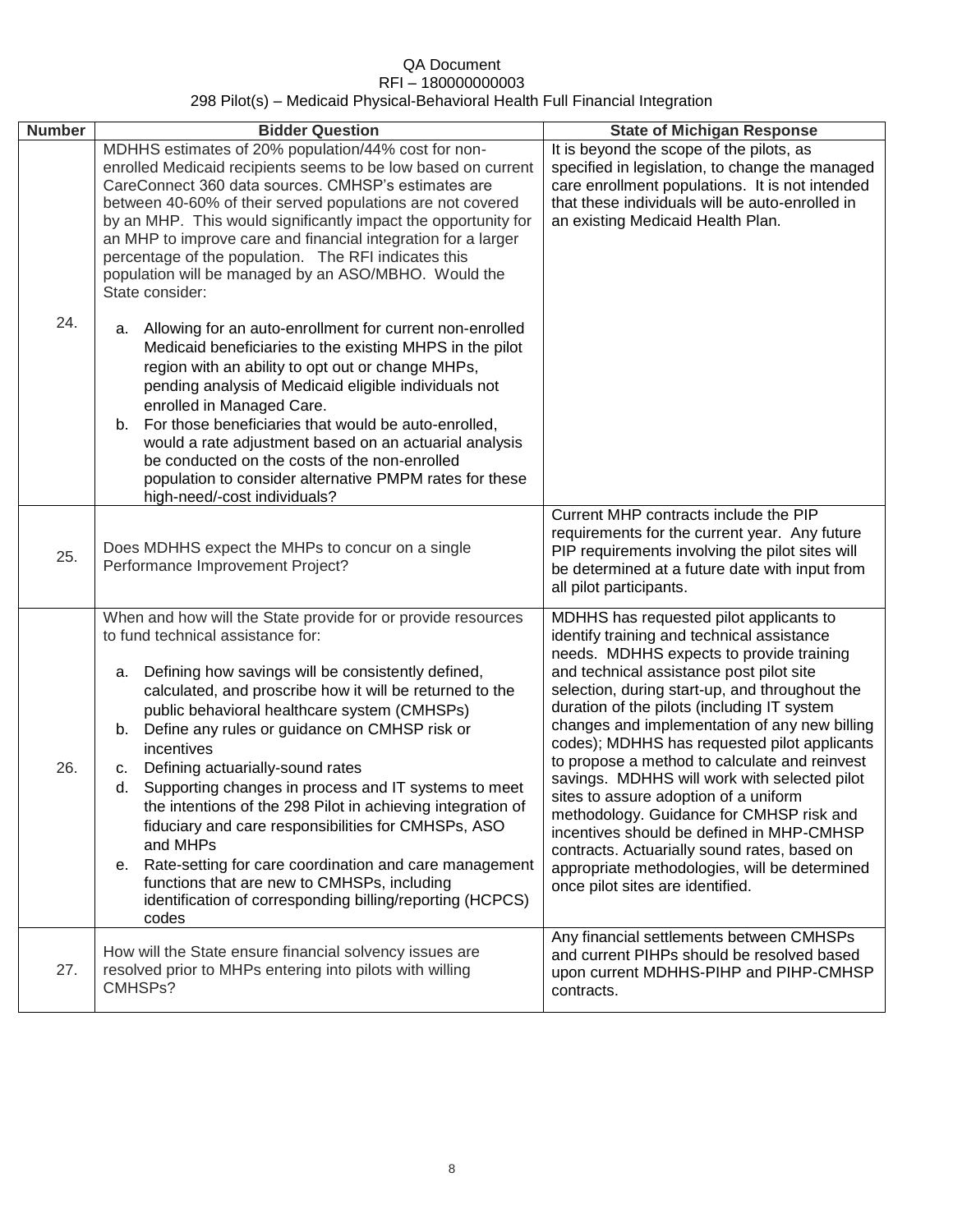| <b>Number</b> | <b>Bidder Question</b>                                                                                                                                                                                                                                                                                                                                                                                                                                                                   | <b>State of Michigan Response</b>                                                                                                                                                                                                                                                                                                                                                                                                                                                                                                         |
|---------------|------------------------------------------------------------------------------------------------------------------------------------------------------------------------------------------------------------------------------------------------------------------------------------------------------------------------------------------------------------------------------------------------------------------------------------------------------------------------------------------|-------------------------------------------------------------------------------------------------------------------------------------------------------------------------------------------------------------------------------------------------------------------------------------------------------------------------------------------------------------------------------------------------------------------------------------------------------------------------------------------------------------------------------------------|
| 28.           | How does MDHHS (and by extension, the legislature) expect<br>to gain efficiencies by going from one oversight/monitoring<br>entity (PIHP) to 5-to-7 entities (MHPs and ASO/MBHO)?                                                                                                                                                                                                                                                                                                        | The Request for Information for the pilot<br>requires applicants to describe their approach<br>to achieving administrative efficiency across<br>the region. Approaches may include:<br>• Consistent utilization management practices;<br>• Reciprocity and coordination in network<br>management and related functions (including<br>credentialing);<br>• Streamlined and uniform reporting; and<br>• Coordinated quality management activities.<br>MDHHS is also working internally to integrate<br>and simplify reporting requirements. |
| 29.           | Will pilot CMHSPs receive EDI eligibility and payment files<br>(834, 820, 207, and 271) from MDHHS?                                                                                                                                                                                                                                                                                                                                                                                      | It is expected that the CMHSPs in the pilot<br>sites will receive eligibility and payment files<br>from each Medicaid Health Plan in the<br>geographic area. For the fee for service<br>population, it is expected that this will be<br>provided by the ASO/MBHO. The department<br>will assist and provide technical assistance to<br>the MHPs and the CMHSPs within the pilot<br>sites on ensuring appropriate transmission of<br>eligibility and payment files.                                                                        |
| 30.           | Will such files be provided discreetly by MHPs and the<br>MBHO/ASO for unenrolled beneficiaries? CMHSP pilots will<br>need such file access by plans to inform and check them at<br>least initially to determine MHP and MBHO/ASO downstream<br>payments to CMHSP were made correctly.                                                                                                                                                                                                   | See answer to question 29 above.                                                                                                                                                                                                                                                                                                                                                                                                                                                                                                          |
| 31.           | What thought if any has been given to the orientation /<br>decision about the size of enrollee populations by MHP and<br>MBHO/ASO with regard to quality reporting calculation<br>denominator? For example, will the CMHSP report to each<br>plan separately MMBPIS indicators with the denominator<br>being unique to MHP and the MBHO/ ASO enrollment which<br>for some MHPs could be quite small numbers, or will or could<br>pilots report a composite Medicaid (MHPs & ASO) number? | MDHHS has initiated efforts to define reporting<br>requirements for the pilot sites. Issues such as<br>population size and reporting through multiple<br>payers are being addressed. It is intended that<br>selected pilot sites will participate in finalizing<br>the requirements.                                                                                                                                                                                                                                                      |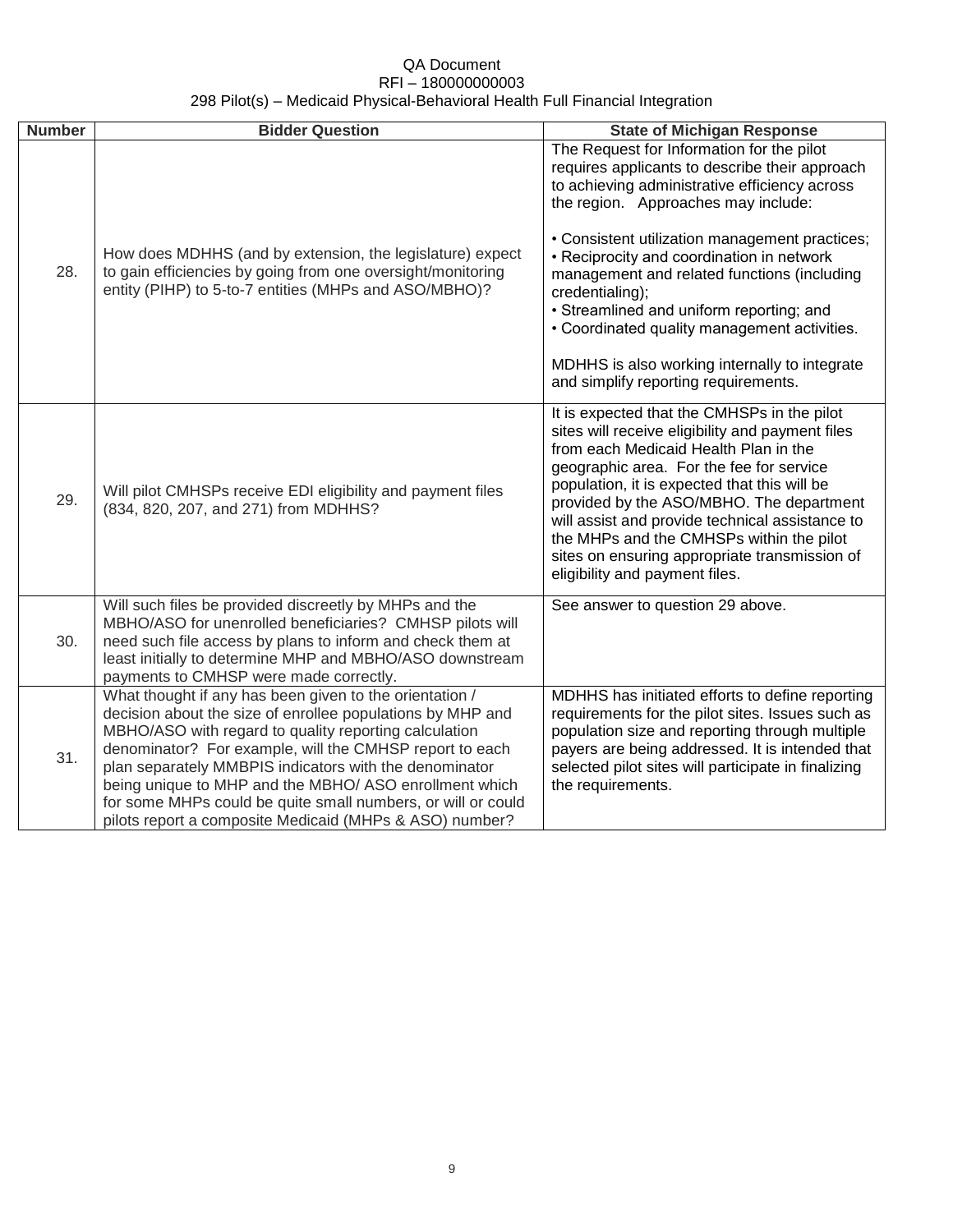| <b>Number</b> | <b>Bidder Question</b>                                                                                                                                                                                                                                                                                                                                                                                                                                                                                                                                                                                                                                                                                                                                                                                                                                                                                                                                                                                                                                                                                                                                                                                                                                                                                                                                                                                                                                                                                                                                                                                                                                                                                                                                                                                                                                                                                                                                                                                                                                              | <b>State of Michigan Response</b>                                                                                                                                                                                                                                                                                                                                                                                                                                                                                                                                                                                                                                                                                                                                                                                            |
|---------------|---------------------------------------------------------------------------------------------------------------------------------------------------------------------------------------------------------------------------------------------------------------------------------------------------------------------------------------------------------------------------------------------------------------------------------------------------------------------------------------------------------------------------------------------------------------------------------------------------------------------------------------------------------------------------------------------------------------------------------------------------------------------------------------------------------------------------------------------------------------------------------------------------------------------------------------------------------------------------------------------------------------------------------------------------------------------------------------------------------------------------------------------------------------------------------------------------------------------------------------------------------------------------------------------------------------------------------------------------------------------------------------------------------------------------------------------------------------------------------------------------------------------------------------------------------------------------------------------------------------------------------------------------------------------------------------------------------------------------------------------------------------------------------------------------------------------------------------------------------------------------------------------------------------------------------------------------------------------------------------------------------------------------------------------------------------------|------------------------------------------------------------------------------------------------------------------------------------------------------------------------------------------------------------------------------------------------------------------------------------------------------------------------------------------------------------------------------------------------------------------------------------------------------------------------------------------------------------------------------------------------------------------------------------------------------------------------------------------------------------------------------------------------------------------------------------------------------------------------------------------------------------------------------|
| 32.           | RFI Question 8: Scope of the New MBHO/ASO<br>In the second paragraph of the question 8 introduction, there<br>is discussion of an MBHO or ASO serving as an "extension of<br>the state to provide payment, encounter reporting, monitoring<br>and oversight and as necessary other managed behavioral<br>healthcare functions. Pilot(s) will receive payment from and<br>be required to report claims and encounter data to the<br>contracted MBHO / ASO."<br>Is this text suggesting that the CMHSP Pilots must move<br>a.<br>to claims submissions for service payment for<br>unenrolled beneficiaries? Is the "report claims"<br>reference intended to convey post service<br>reimbursement for the specialty BH carve out benefit<br>and a return to fee-for-service billing for this<br>subpopulation, or is this reference we hope, just a way<br>for MDHHS to indicate funding for the unenrolled will be<br>through the MBHO/ASO as will the reporting of<br>encounters quality data monitoring oversight and so on?<br>Regarding this same introduction paragraph in question<br>b.<br>8, concerning the full scope and responsibilities, please<br>clarify if the new MBHO/ASO will be taking on the FFS<br>claims payment responsibility from MDHHS for payment<br>to physical health care providers and hospitals or just<br>the funding to the CMHSP Pilots for behavioral health<br>both for the carve out specialty population and mild<br>moderate benefit?<br>Will MDHHS allow the MBHO/ ASO to work on value<br>C.<br>based payments for integration activities with the<br>CMHSP Pilots? In other words, is the approach to pilot<br>design with regard to payment model innovation also<br>being promoted for the MBHO/ASO and their unenrolled<br>populations?<br>Is MDHHS open to the MBHO or ASO taking on more<br>d.<br>responsibility from MHPs if they so desire with an eye on<br>efficiency, especially for those plans with small market<br>share enrollment of beneficiaries in the county and of<br>cases served by the pilot CMHSP? | MDHHS is in early stages of assessing and<br>defining how the non-enrolled Medicaid<br>population will be managed for the pilot<br>geographic regions. Financing and payment<br>models will be defined through a future RFP for<br>the ASO/MBHO and contract negotiation<br>process (inclusive of proposed value-based<br>payment models). The payment relationship<br>between an ASO/MBHO and a CMHSP will be<br>defined by their contract inclusive of payment<br>and reporting obligations. The referenced<br>ASO/MBHO is expected to cover the specialty<br>behavioral health benefit for the unenrolled<br>population in the selected pilot regions.<br>MDHHS is open to innovation that increases<br>efficiency while minimally maintaining or<br>improving specialty behavioral health service<br>access and quality. |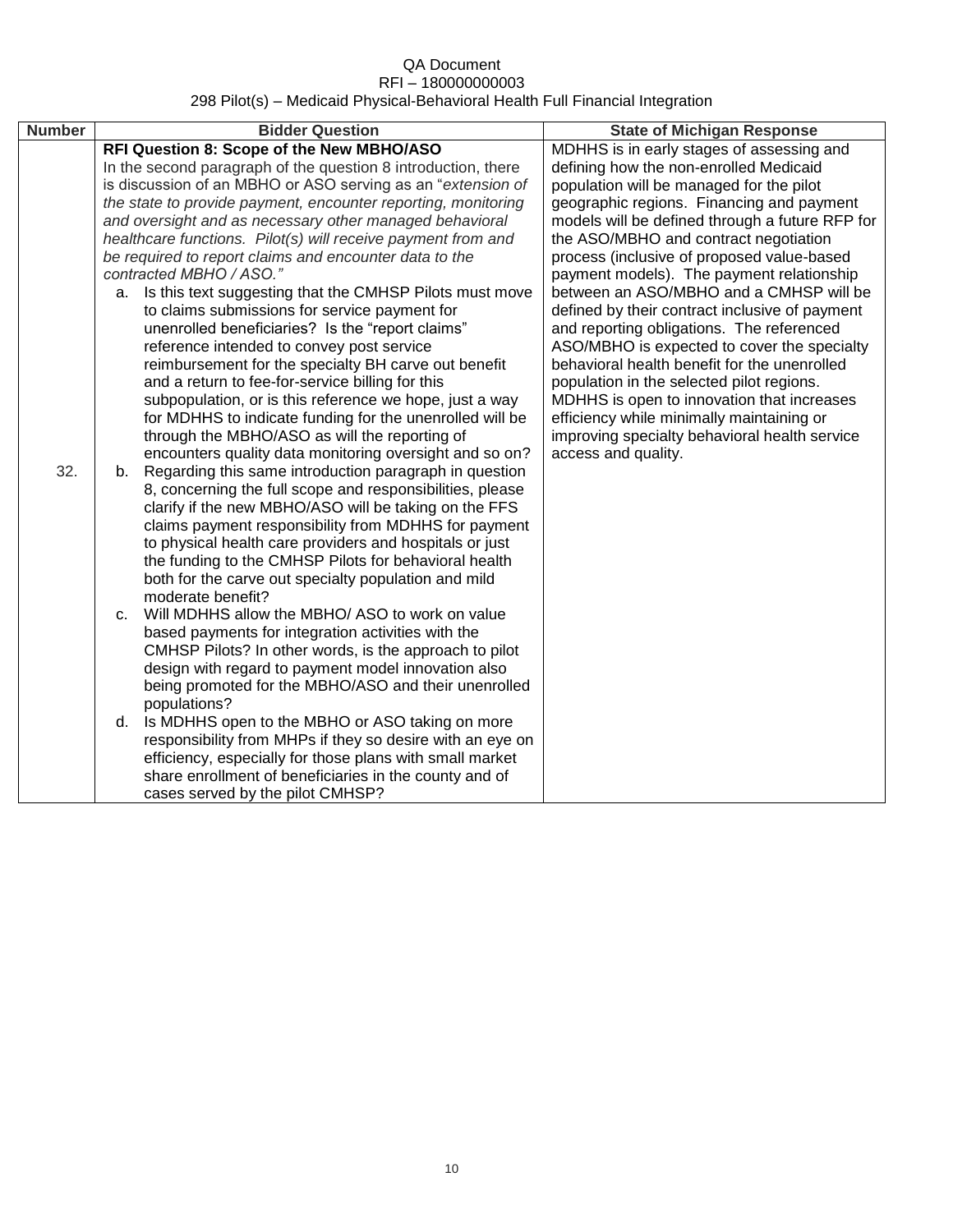| <b>Number</b> | <b>Bidder Question</b>                                                                                                                                                                                                                                                                                                                                                                                                                                                                                                                                                                                                                                                                                                                                                                                                                                                                                                                                                                                                                                                                                                                                               | <b>State of Michigan Response</b>                                                                                                                                                                                                                                                                                                                                                                                                                                                                                                                                                                                                                                                                                                      |
|---------------|----------------------------------------------------------------------------------------------------------------------------------------------------------------------------------------------------------------------------------------------------------------------------------------------------------------------------------------------------------------------------------------------------------------------------------------------------------------------------------------------------------------------------------------------------------------------------------------------------------------------------------------------------------------------------------------------------------------------------------------------------------------------------------------------------------------------------------------------------------------------------------------------------------------------------------------------------------------------------------------------------------------------------------------------------------------------------------------------------------------------------------------------------------------------|----------------------------------------------------------------------------------------------------------------------------------------------------------------------------------------------------------------------------------------------------------------------------------------------------------------------------------------------------------------------------------------------------------------------------------------------------------------------------------------------------------------------------------------------------------------------------------------------------------------------------------------------------------------------------------------------------------------------------------------|
| 33.           | <b>Managed Care Functions and Delegations to CMHSP</b><br>Pilots:<br>In dialogue with the MHPs there seems to be an obstacle to<br>their delegation of any aspect of managed care functions to<br>CMHSPs unless they are NCQA accredited and CMHSPs are<br>not NCQA accredited.<br>Is MDHHS willing to waive the requirement of the MHPs<br>a.<br>to be NCAQ accredited as it pertains to the behavioral<br>health carve out portion of pilot responsibilities? There<br>are barriers to the MHPS delegating managed care<br>functions to the CMHSPS because they are not NCQA<br>Accredited. This is problematic to reconcile with regard<br>to a number of MDHHS policy requirements and<br>efficiency goals for the pilot.<br>b. Will the CMHSP be subject to HSAG Oversight and<br>Monitoring or will this be done at the MHP, MBH/ASO<br>level? Or, was this oversight only necessary as the<br>PIHP system is sole sourced?<br>Once the new 1115 Waiver is approved, will the MHPs<br>C.<br>and MBHO/ASO be subject to the same regulatory<br>requirements of PIHPs or will there be some regulatory<br>relief as the MHPS in particular are not sole sourced? | a. See answers to questions 17 and 19 above.<br>MDHHS views the accreditation requirements<br>as greatly important, however, as noted above,<br>NCQA accreditation does not prohibit<br>delegation. MDHHS expects this will be an<br>area of further discussion between the<br>CMHSPs and the MHPs in the region once the<br>pilot sites are identified.<br>b. As the CMHSP will now contract with the<br>MHP and not the PIHP, the MHP EQR is<br>required. It is not yet clear how this will impact<br>the MDHHS contract with HSAG.<br>c. It is unclear what "regulatory requirements"<br>are meant. The applicable federal managed<br>care regulations apply to PIHPs and MCOs.<br>The MHPs are subject to all MCO<br>requirements. |
| 34.           | Is there any limit to the number or format considerations of<br>attachments to the RFI submission not included in the<br>"Request for Information Instructions" in the "Delivery of<br>Response" section?                                                                                                                                                                                                                                                                                                                                                                                                                                                                                                                                                                                                                                                                                                                                                                                                                                                                                                                                                            | As long as the total pages, including<br>attachments are 50 pages or less there is no<br>arbitrary limit on the number of attachments.                                                                                                                                                                                                                                                                                                                                                                                                                                                                                                                                                                                                 |
| 35.           | In other words, should the RFI submission document be a<br>stand alone submission under 6 gigabytes and Microsoft<br>Office Suite 97 compatible or can electronic links in the RFI<br>submission be used?                                                                                                                                                                                                                                                                                                                                                                                                                                                                                                                                                                                                                                                                                                                                                                                                                                                                                                                                                            | External links will not be reviewed.                                                                                                                                                                                                                                                                                                                                                                                                                                                                                                                                                                                                                                                                                                   |
| 36.           | Is there a prohibition for including letters of support for the RFI<br>from local State legislators?                                                                                                                                                                                                                                                                                                                                                                                                                                                                                                                                                                                                                                                                                                                                                                                                                                                                                                                                                                                                                                                                 | There is no prohibition for including letters of<br>support for the RFI from Local State<br>Legislators. Any letters would be included<br>within the 50 page limit.                                                                                                                                                                                                                                                                                                                                                                                                                                                                                                                                                                    |
| 37.           | Are attachment pages included in the 6 gigabyte size limit?                                                                                                                                                                                                                                                                                                                                                                                                                                                                                                                                                                                                                                                                                                                                                                                                                                                                                                                                                                                                                                                                                                          | Yes, the 6 gigabyte size limitation is intended<br>to cover attachment pages.                                                                                                                                                                                                                                                                                                                                                                                                                                                                                                                                                                                                                                                          |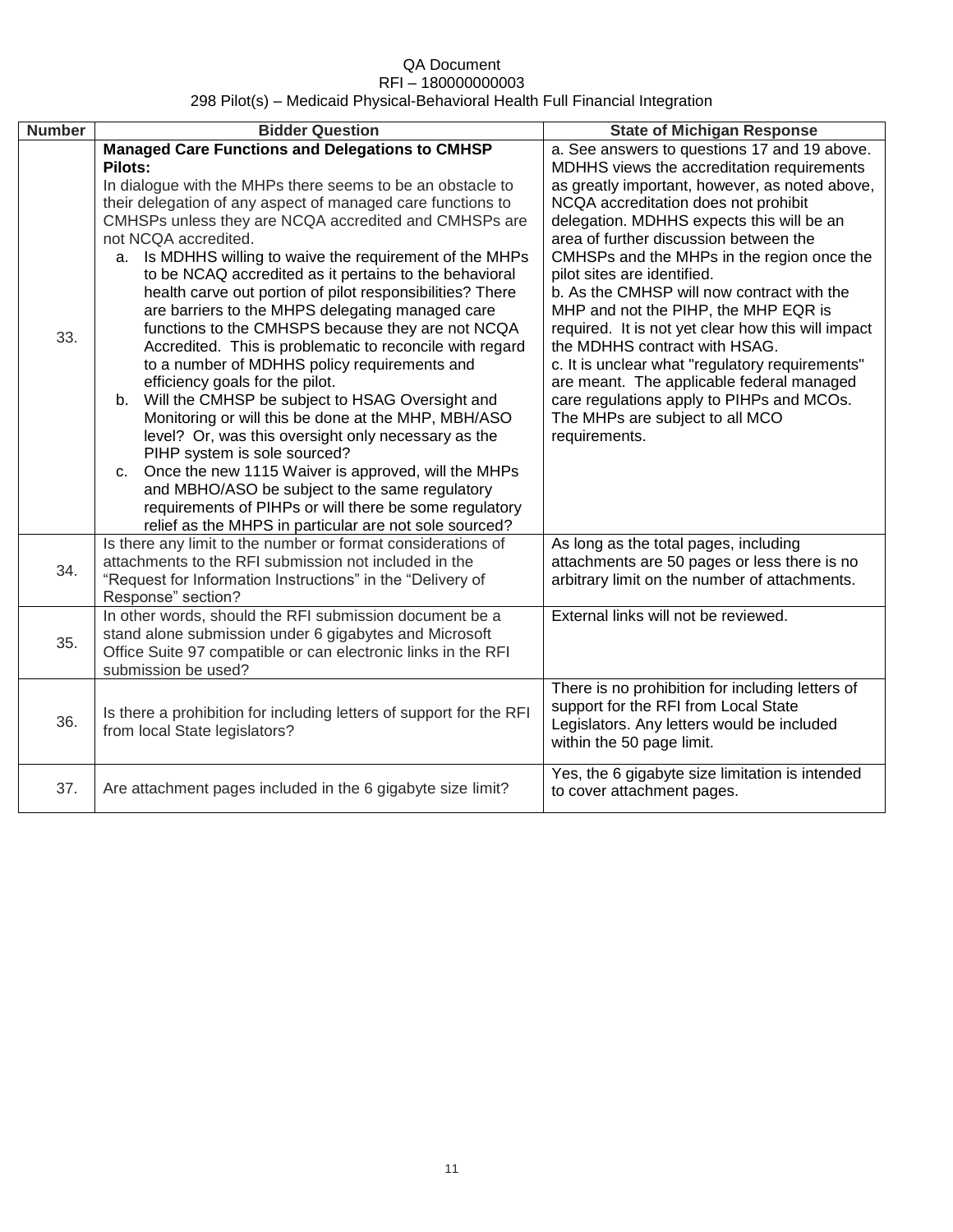| <b>Number</b> | <b>Bidder Question</b>                                                                                                                                                                                                                                                                                                                                                                                                                                                                                                                                                                                                                                                                                                                                                                                                                                                                                                                                                                                                                                                                                                                                                                                                                                                                                                                                                                                                                                                                                                                                                                                                                                                                                                                                                                                                                                                                                                                                                                                                                                                                                                                                                                                                                | <b>State of Michigan Response</b>                                                                                                                                                                                                                                                                                                                                                                                                                                                                                                                                                                                                                                                                                                                                                                                                                                                                                                                                                                                                                                                                                                                                                                                                                                                                                                                                                                                                                                                                                                                                                                                                                                                                                                                                                                                                                                                                                                |
|---------------|---------------------------------------------------------------------------------------------------------------------------------------------------------------------------------------------------------------------------------------------------------------------------------------------------------------------------------------------------------------------------------------------------------------------------------------------------------------------------------------------------------------------------------------------------------------------------------------------------------------------------------------------------------------------------------------------------------------------------------------------------------------------------------------------------------------------------------------------------------------------------------------------------------------------------------------------------------------------------------------------------------------------------------------------------------------------------------------------------------------------------------------------------------------------------------------------------------------------------------------------------------------------------------------------------------------------------------------------------------------------------------------------------------------------------------------------------------------------------------------------------------------------------------------------------------------------------------------------------------------------------------------------------------------------------------------------------------------------------------------------------------------------------------------------------------------------------------------------------------------------------------------------------------------------------------------------------------------------------------------------------------------------------------------------------------------------------------------------------------------------------------------------------------------------------------------------------------------------------------------|----------------------------------------------------------------------------------------------------------------------------------------------------------------------------------------------------------------------------------------------------------------------------------------------------------------------------------------------------------------------------------------------------------------------------------------------------------------------------------------------------------------------------------------------------------------------------------------------------------------------------------------------------------------------------------------------------------------------------------------------------------------------------------------------------------------------------------------------------------------------------------------------------------------------------------------------------------------------------------------------------------------------------------------------------------------------------------------------------------------------------------------------------------------------------------------------------------------------------------------------------------------------------------------------------------------------------------------------------------------------------------------------------------------------------------------------------------------------------------------------------------------------------------------------------------------------------------------------------------------------------------------------------------------------------------------------------------------------------------------------------------------------------------------------------------------------------------------------------------------------------------------------------------------------------------|
| 38.           | Financials, PIHP Reserves (Savings and ISF), PA2 Funds<br>and SUD and MH Block Grant<br>In questions to MDHHS prior to the release of the RFI it was<br>made clear that the ISF and Savings at the PIHP attributed to<br>CMHSPs would remain at the PIHP and that such funds will<br>not be proportionally moved to any CMHSP Pilot.<br>a. Will any PA2 fund balance attributed to the counties<br>where CMHSPs are located be moved to the CMHSP<br>Pilot or will only future PA2 revenue be moved to the<br>CMHSP Pilots assuming endorsement for doing so by<br>county government?<br>b. Will SUD Block Grant funds be cost settled with MDHHS<br>at the close of each pilot year or may saving be retained<br>or carried forward during the period years of the pilot?<br>c. Will CMHSP Pilots be eligible to apply for new MH Block<br>grants (Adult and Child) during the period of the pilot?<br>d. Will the MHPs bare full risk for the specialty benefit<br>provided by the CMHSP Pilot? What About the<br>MBHO/ASO and the unenrolled population?<br>e. Upon what basis will funding to the MHPs and in turn<br>CMHSP Pilots be based understanding that the pilots<br>are intended to be budget neutral for the MHPS?<br>Is the universe for the actuarial considerations going to<br>f.<br>be unique to the CMHSPs historic spending in providing<br>the specialty benefit and served beneficiaries or will it<br>also include the physical health care cost and utilization<br>of the MHPS claims history? Assuming CMHSP<br>spending will be apart of the consideration, what will be<br>the base year2017?<br>What consideration contract wise will be given to ensure<br>g.<br>timely payments by MHPS to Pilot CMHSPs?<br>Where will first dollar assignment go for CMHSP<br>h.<br>consumers in specialty waiver programs, will it be to the<br>MBHO/ACO or will there be an assignment to MHPs?<br>Will CMHSPs Pilots have access to new SED and HSW<br>i.<br>Waivers?<br>Will there be any caps placed on CMHSP Pilots for<br>j.<br>retained "Medicaid Savings" and is the identity of<br>savings truly local such that it could be used to support<br>services to uninsured and underinsured eligible<br>persons? | a. PA2 funds are attached to the specific<br>County from which they are paid. This would<br>apply to current as well as any reserve PA2<br>funds.<br>B. SUD Community Grant and General Fund<br>dollars for the pilot CMHSPs will be subject to<br>the same cost settlement arrangements<br>currently in place.<br>c. Pilot participation will not impact a CMHSPs<br>ability to apply for future MH Block Grant<br>funds.<br>d. MHPs operate under full risk contracts. This<br>will continue in the pilot arrangements.<br>MDHHS is still exploring the ASO/MBHO<br>arrangement options and it is not yet<br>determined what risk the contracted entity will<br>bear.<br>e. It is anticipated that the rate setting process<br>will be consistent with the current<br>methodology. This utilizes multiple factors with<br>increasing emphasis on population<br>characteristics.<br>f. See answer e above.<br>g. This is a contract issue between the MHPs<br>and the CMHSPs. All contracts must comply<br>with federal and state rules as applicable.<br>h. For individuals enrolled in an MHP, the<br>Medicaid funds will be paid to the MHP. For<br>individuals not enrolled in an MHP, the<br>Medicaid funds will be paid to the ASO/MBHO<br>entity.<br>i. The 1115 Waiver will replace the current<br>waivers. It is intended that Medicaid<br>beneficiaries served in the pilot regions will still<br>be eligible for the funding arrangements as<br>designed in the 1115 Waiver.<br>j. It is anticipated that pilot related savings<br>experienced by the MHPs will be subject to the<br>provisions of the MHP contract and Section<br>298 language, which currently do not place a<br>cap on savings. Pilot related savings<br>experienced by the ASO/MBHO entity will be<br>subject to provisions of Section 298 and<br>dependent on the structure of the contractual<br>arrangement between the State and the entity. |
| 39.           | Will it be possible for the CMHSP pilots to negotiate for higher<br>transportation costs to Medical appointments (currently \$0.19<br>cents/mile) with the MBHO/ASO for the unenrolled population<br>of beneficiaries or is this rate fixed by MDHHS?                                                                                                                                                                                                                                                                                                                                                                                                                                                                                                                                                                                                                                                                                                                                                                                                                                                                                                                                                                                                                                                                                                                                                                                                                                                                                                                                                                                                                                                                                                                                                                                                                                                                                                                                                                                                                                                                                                                                                                                 | CMHSPs who are pilot participants can<br>negotiate the terms of reimbursement and<br>contracting with the MHPs who are within the<br>pilot sites.                                                                                                                                                                                                                                                                                                                                                                                                                                                                                                                                                                                                                                                                                                                                                                                                                                                                                                                                                                                                                                                                                                                                                                                                                                                                                                                                                                                                                                                                                                                                                                                                                                                                                                                                                                                |
| 40.           | Who will pay the HRS and HICA taxes, will it be the MHPs and<br>MBHO/ASO or the CMHSP Pilots? If these funds are passed<br>down to CMHSPs, to pay, it would ease cash flow issues and<br>provide some cushion for late MHP or MBH/ASO payments.                                                                                                                                                                                                                                                                                                                                                                                                                                                                                                                                                                                                                                                                                                                                                                                                                                                                                                                                                                                                                                                                                                                                                                                                                                                                                                                                                                                                                                                                                                                                                                                                                                                                                                                                                                                                                                                                                                                                                                                       | The entity that receives the Medicaid funds<br>from the state is responsible for the paying the<br>HRS and HICA taxes.                                                                                                                                                                                                                                                                                                                                                                                                                                                                                                                                                                                                                                                                                                                                                                                                                                                                                                                                                                                                                                                                                                                                                                                                                                                                                                                                                                                                                                                                                                                                                                                                                                                                                                                                                                                                           |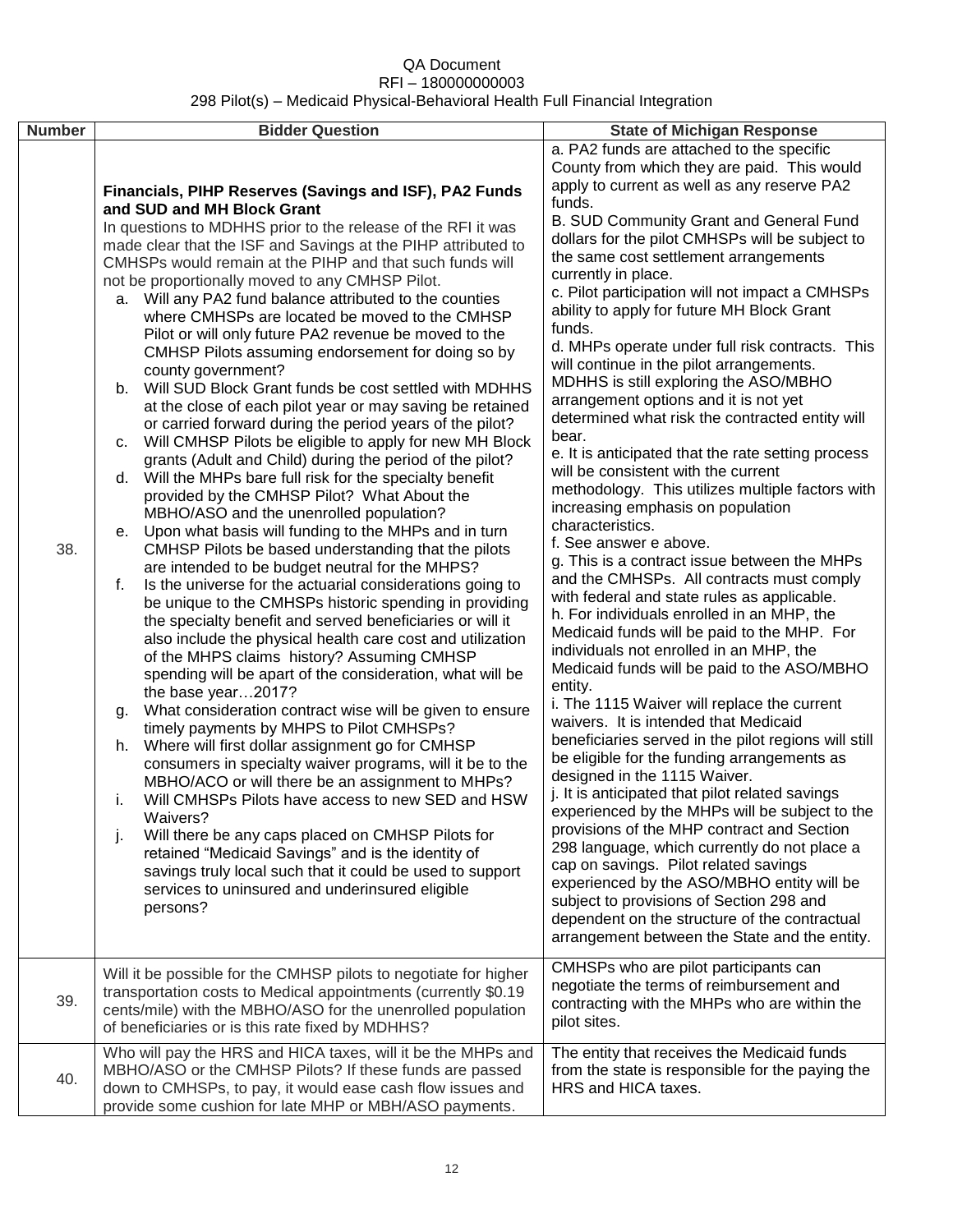### QA Document RFI – 180000000003

#### 298 Pilot(s) – Medicaid Physical-Behavioral Health Full Financial Integration

| <b>Number</b> | <b>Bidder Question</b>                                                                                                                                                                                                                                                                                                                                                                                                                                                                                                                                                                                                                                                                                                                                                                                                                                                                                                                                                                                                                                                                                                                                                                                               | <b>State of Michigan Response</b>                                                                                                                                                                                                                                                                                                                                                                                                                                                                                                       |
|---------------|----------------------------------------------------------------------------------------------------------------------------------------------------------------------------------------------------------------------------------------------------------------------------------------------------------------------------------------------------------------------------------------------------------------------------------------------------------------------------------------------------------------------------------------------------------------------------------------------------------------------------------------------------------------------------------------------------------------------------------------------------------------------------------------------------------------------------------------------------------------------------------------------------------------------------------------------------------------------------------------------------------------------------------------------------------------------------------------------------------------------------------------------------------------------------------------------------------------------|-----------------------------------------------------------------------------------------------------------------------------------------------------------------------------------------------------------------------------------------------------------------------------------------------------------------------------------------------------------------------------------------------------------------------------------------------------------------------------------------------------------------------------------------|
| 41.           | <b>Assurances for New Project Participation</b><br>a. Will MDHHS provide assurances to 298 CMHSP Pilots<br>that are CCBHC Certified that they will not be prohibited<br>from participation should the state be funded by<br>SAMHSA for CCMHC implementation?<br>b. Will MDHHS provide assurances to [ORGANIZATION<br>NAME] that should they be funded for the SAMHSA<br>PIPBHC submission, that [ORGANIZATION NAME] one<br>of the three sites selected by MDHHS as an<br>implementation partner would continue to be included in<br>the initiative?                                                                                                                                                                                                                                                                                                                                                                                                                                                                                                                                                                                                                                                                  | MDHHS does not expect referenced practices<br>to change with respect to 298 Pilot<br>participating CMHSPs.                                                                                                                                                                                                                                                                                                                                                                                                                              |
| 42.           | How will person-centered planning competence be determined<br>and monitored?                                                                                                                                                                                                                                                                                                                                                                                                                                                                                                                                                                                                                                                                                                                                                                                                                                                                                                                                                                                                                                                                                                                                         | Per the RFI, MDHHS will administer the pilot<br>contracts consistent with the core values of the<br>298 Workgroup. All current specialty<br>behavioral health public policies and treatment<br>requirement applicable to Prepaid Inpatient<br>Health Plan and Community Mental Health<br>Service Program contracts will apply to the<br>pilot sites inclusive of person-centered<br>planning and self-determination.                                                                                                                    |
| 43.           | How will the Department make sure people are able to direct<br>their own services and manage their support budgets?                                                                                                                                                                                                                                                                                                                                                                                                                                                                                                                                                                                                                                                                                                                                                                                                                                                                                                                                                                                                                                                                                                  | See answer to question 42 above.                                                                                                                                                                                                                                                                                                                                                                                                                                                                                                        |
| 44.           | Page 10, Item 8: Enrolling non-MHP Medicaid beneficiaries in<br>an ASO or MBHO is outside the requirements in the<br>Legislature's 298 language and has the potential to disrupt<br>continuity and delay services. At the very least, beneficiaries<br>must have a choice of whether they want to continue with<br>CMH management or move the ASO/MBHO. The background<br>information provided on page five of the RFI claims that the<br>RFI was informed by the values defined by the 298 Facilitation<br>Group. If the Department restricts choice and individual control<br>over services and supports in the pilots, then the values did<br>not inform the RFI process, nor did the feedback received<br>from people with disabilities and their family members during<br>the affinity group process.<br>Why doesn't the Department perform the role that's being<br>proposed for the ASO/MBHO? The money used to contract<br>with these organizations could be used to support additional<br>staff.<br>Page 11, 8 d: Whether or not "the financial arrangements of a<br>pilot will address the various "community benefit" functions of<br>the CMHSP" needs to be tested as part of the evaluation<br>process. | See answers to questions 5, 27, 23 and 32<br>above.<br>MDHHS does not have the capacity to perform<br>the required managed care functions and does<br>not seek to build capacity given the time-<br>limited nature of the pilots.<br>MDHHS has contracted with an independent<br>evaluator to develop process and outcome<br>measurement criteria for the pilot(s) and<br>demonstration project sites. The evaluator will<br>seek input from the pilot/demonstration sites<br>and other key stakeholders as part of the<br>design plan. |
| 45.           | How will dispute resolution mechanisms be coordinated<br>between the MHPs and CMHSPs? What kind of process will<br>be deemed acceptable and how will the Department<br>determine whether the dispute resolution process is effective?                                                                                                                                                                                                                                                                                                                                                                                                                                                                                                                                                                                                                                                                                                                                                                                                                                                                                                                                                                                | See answer to question 6 above.                                                                                                                                                                                                                                                                                                                                                                                                                                                                                                         |
| 46.           | Page 12, 9 b: Testing whether the MPH demonstrates<br>"competency to administer customer service functions for the<br>specialty behavioral health population" should be tested during<br>the MDHHS evaluation process.                                                                                                                                                                                                                                                                                                                                                                                                                                                                                                                                                                                                                                                                                                                                                                                                                                                                                                                                                                                               | Thank you for your input. It is expected that<br>the Applicant will describe how each function<br>may be accomplished and/or monitored in the<br>pilot arrangement.                                                                                                                                                                                                                                                                                                                                                                     |